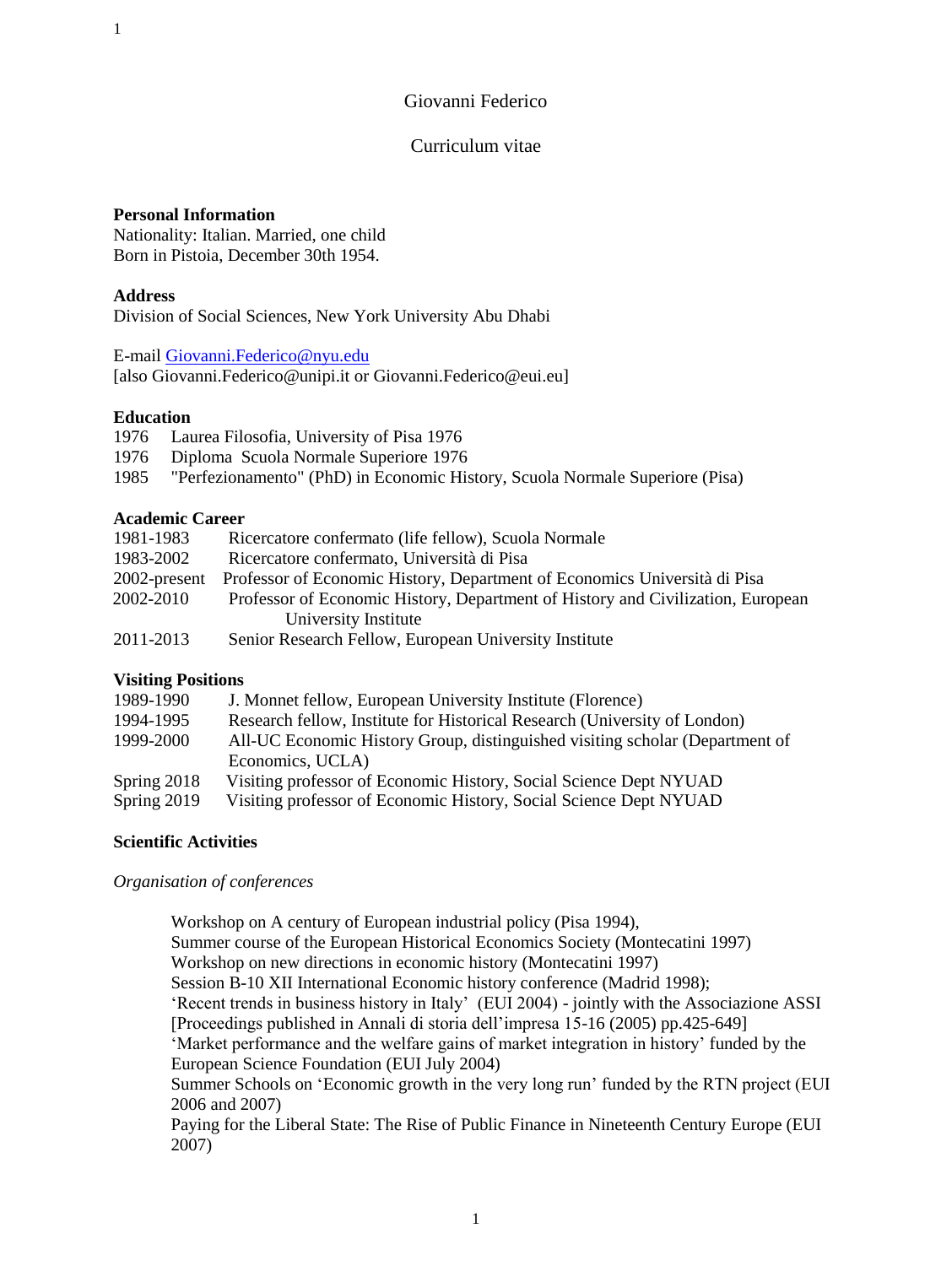Historical Economic Geography of Europe – Estimating Regional GDP 1900‐2000 at NUTS2 (EUI 2008) Terms of trade and economic growth (Session to the XV World Economic History conference, Utrecht 2009) Tariffs and growth in history (Madrid May 2010) Workshop on Gary Becker revisited: the new historical economics of the household (EUI March 2011) Growth of trade and modern economic growth (Madrid May 2012) Session Trade and the integration of peripheral countries in the world market (XVI World Economic History conference, Stellenbosch 2012) 10th EHES Conference (Pisa Sept 2015)

#### *Editorial Positions*

Editor, *Rivista di Storia Economica* (1996-2018) Editor, *European Review of Economic History*" (2001-2008) Member of the board of *Industrial and Corporate Change*" (2000-2008) Editor, *Economic history review* (since April 2018)

#### *Professional Activities*

Trustee of the Cliometric Society (2000-2007) Trustee of the European Historical Economics Society (2000-2008) Member Advisory Board, Maddison Project (2010-present) President, European Historical Economics Society (2013-2015) Member, Board of the Associazione per la Storia Economica (2015-present)

# *Grants*

- 1998 PRIN (Italian Ministery for University) "La formazione del mercato nazionale in Italia dopo l'unificazione monetaria (1861-1914)" (co-ordinator Gianni Toniolo) University of Pisa team leader
- 2000 PRIN (Italian Ministery for University) "Crescita, benessere e consumo in Italia 1861-2000" (co-ordinator Gianni Toniolo) University of Pisa team leader
- 2004 Research Training Network proposal, FP6-512439, "Unifying The European Experience: Historical Lessons of Pan-European Development"; Responsible of the EUI node
- 2009-2013 European Research Council (ERC) Advanced Research grant "Market Integration and the Welfare of Europeans", Principal Investigator

#### *Invited Seminars and Conferences*

Participations to Conferences (last ten years)

#### 2010

 'All-UC conference In honour of Richard Sutch and Susan Carter' (Berkeley, April 2010) 'Economics integration and spatial dynamics in historical analysis' Fifth Summer school of the European Science Foundation (Madrid June 2010) "Unpeaceable Exchange: trade and conflict in a global economy, 1000-2000" (Lisbon July 2010) Economic History Association (Evanston, Ill, September 2010) 'Istituzioni ed economia' Yearly meeting of the SISE (Trento November 2010) Italy's international economic position, 1862-2011 (Perugia December 2010)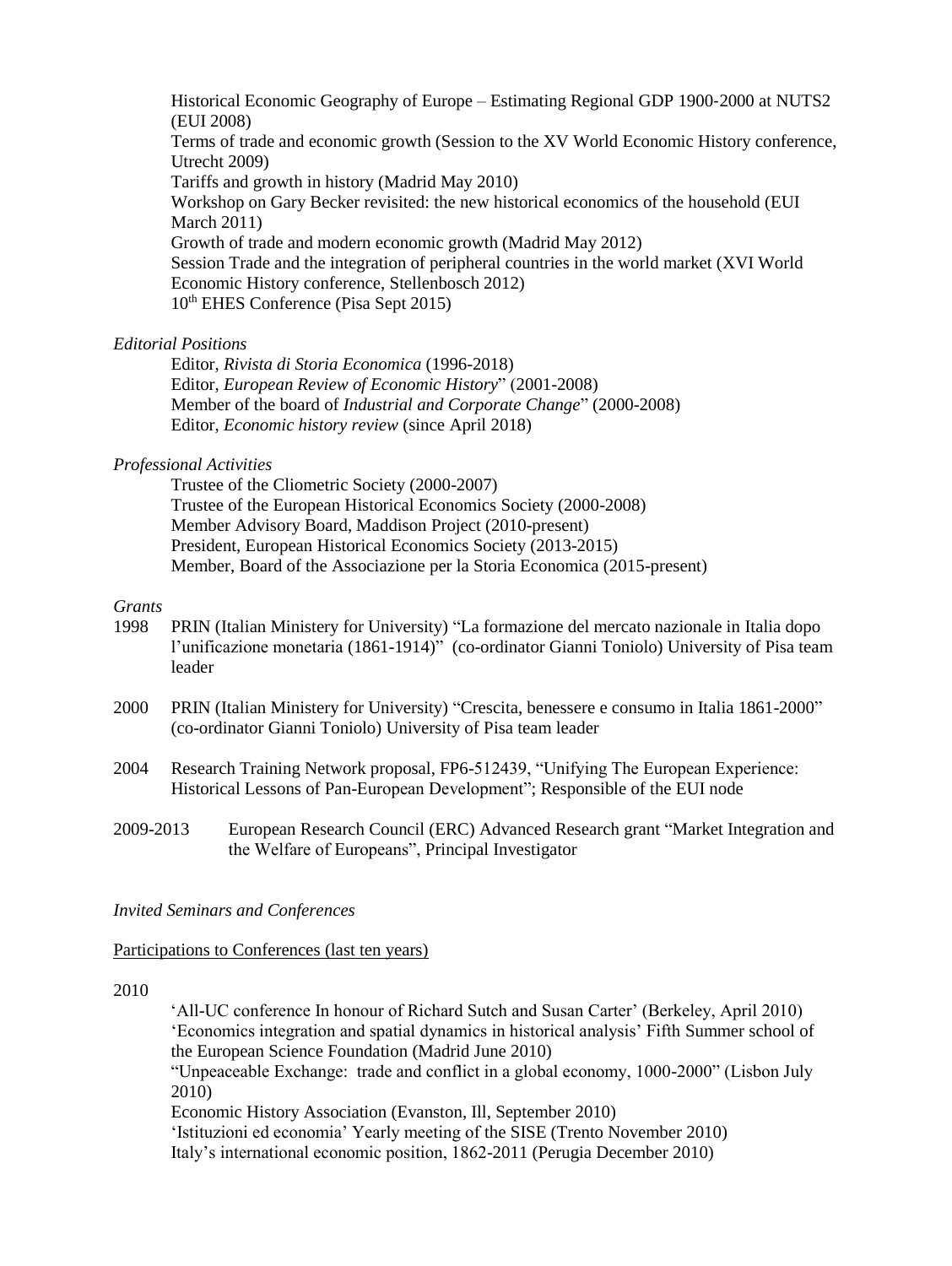#### 2011

Roundtable on Piketty On the long-run evolution of inheritance (Paris School of Economics, January 2011) All-UC Group in Economic History and Asia-Pacific Economic and Business History Conference (Berkeley, California February 2011) Max Weber Interdisciplinary conference 'Learning from the global crisis' (EUI May 2011) 'The cliometrics of crisis' 7<sup>th</sup> BETA workshop in Historical economics (Strasbourg May 2011) CIREC conference on L'Italia fra due secoli (Bologna June 2011) Workshop to honour Cormac O'Grada (Dublin September 2011) 9<sup>th</sup> conference of the European Historical Economics Society (Dublin, September 2011) Conference on Italy and the world (Rome, October 2011) Portuguese Economic History Association (Lisbon December 2011)

# 2012

 Workshop on *History of capitalism* (Madrid November 2012) Workshop on An Agrarian History of Portugal, 1000-2000 (Lisbon April 2013)

#### 2013

3 rd Iberometrics conference (Zaragoza May 2013)

Workshop in honour of Gunnar Persson (Copenhagen May 2013)

6 th World Clio conference (Hawaii June 2013)

 9 th Conference of the European Historical Economics Society (London September 2013) Workshop on 'How was life?' (OCSE Paris December 2013)

"Fonti e metodi della storia economica' Yearly conference of the SISE Milan (November 2013)

#### 2014

 *'*1914-1944. L'Italia nella guerra europea dei trent'anni' ISMIL Firenze (May 2014) Fourth Asian Economic History conference (Istanbul Sept 2014) 9<sup>th</sup> New frontiers of African Economic History (London Oct 2014)

# 2015

 Round Table on Broadberry et al British Economic growth 1270-1870 (British Academy May) II Agriclio conference (Zaragoza May) CEPR Third Economic history symposium (Oslo June) 10th Conference of the European Historical Economics Society (Pisa September)

# 2016

 CEPR workshop (NYUAD Abu Dhabi March) AAWE conference (Bordeaux June) Workshop on structural transformation (Beijing July) RDC course ESTER (Pisa October) FRESH meeting keynote speech (Vienna December) Workshop to commemorate K.G.P. Persson (Copenhagen December)

# 2017

 OWL meeting, keynote speech (London January) CEPR workshop (NYUAD Abu Dhabi March) III Agriclio conference (Cambridge March) Economic History Society yearly conference (London March) RICardo Workshop (Paris, May) GGDC  $25<sup>th</sup>$  anniversary conference (Groningen June) Final workshop Waterloo project (London June) 8 th world Clio conference (Strasbourg July) Preliminary workshop for Cambridge Economic History of the World (Oxford July) 11th Conference of the European Historical Economics Society (Tubingen September) EH-Tune conference (Siena October)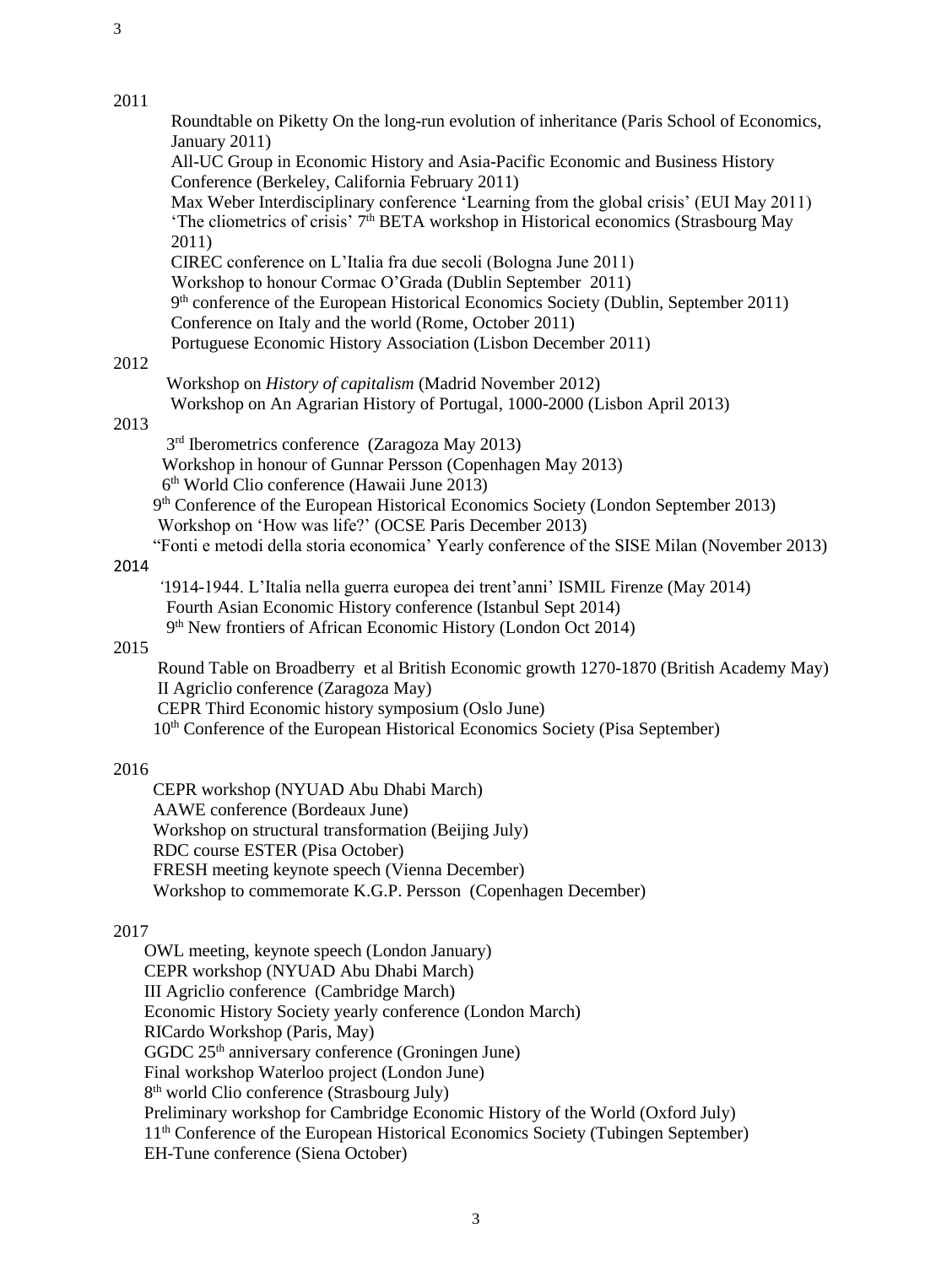#### 2018

 Economic History Society yearly conference (Keele March) XVIII World Economic History Conference (Boston) Final workshop for Cambridge Economic History of the World (Tokyo August) EH-Tune conference (Siena November)

#### 2019

 Economic History Society yearly conference (Belfast March) 11 BETA Conference (Strasbourg May) Galatina Summer School (Galatina, August) 12<sup>th</sup> Conference of the European Historical Economics Society (Paris September)

# Invited Seminars (last five years)

University Southern Denmark Odense (October 2012), CUNEF Madrid (December 2012), Verona (November 2013), Humboldt University Berlin (January 2014) Carlos III Madrid (March 2014) Siena (Sept 2014), LSE (January 2015) Oxford (January 2015) Trento (May 2015) Paris School of Economics (May 2015) Siena (May 2016) Lund (September 2018) Groningen (May 2019)

# **Teaching**

#### *Courses*

European University Institute (2002-2010) Economic History, Social and Economic History, Advanced methods in Economic history (Research seminars for PhD Students) Pisa (2013-present) Economic History (BA, Department of Economics), Storia Economica (BA, History Department), Economic growth in History (MA, Department of Economics and SSSUP, joint course with Alessandro Nuvolari) Siena (2017-present) Economic History (PhD program, joint course with Michelangelo Vasta)

#### *Supervision*

Supervision of 13 PhD dissertations at the European University Institute (M.Cachero Vineusa, M.Cebrian Villar, K.Demidova, M.Dorofeyuk, A. Elu Teran, J.Lessig J.Kokkinen, J.Kunnas, T. Yarashinskaya, P.Martinelli, A. Vannini, V.Romei and V.Ziegeldorf) and one in Siena (A. Incerpi)

Membership of committees for PhD dissertations in Carlos III (Madrid), Copenhagen, Goteborg, LSE (London), Nottingham, York, Siena and Zaragoza.

#### **Publications**

# **a) Books**

*Il filo d'oro. L'industria serica mondiale dalla restaurazione alla grande crisi*, Marsilio Padova, 1994 English version, abridged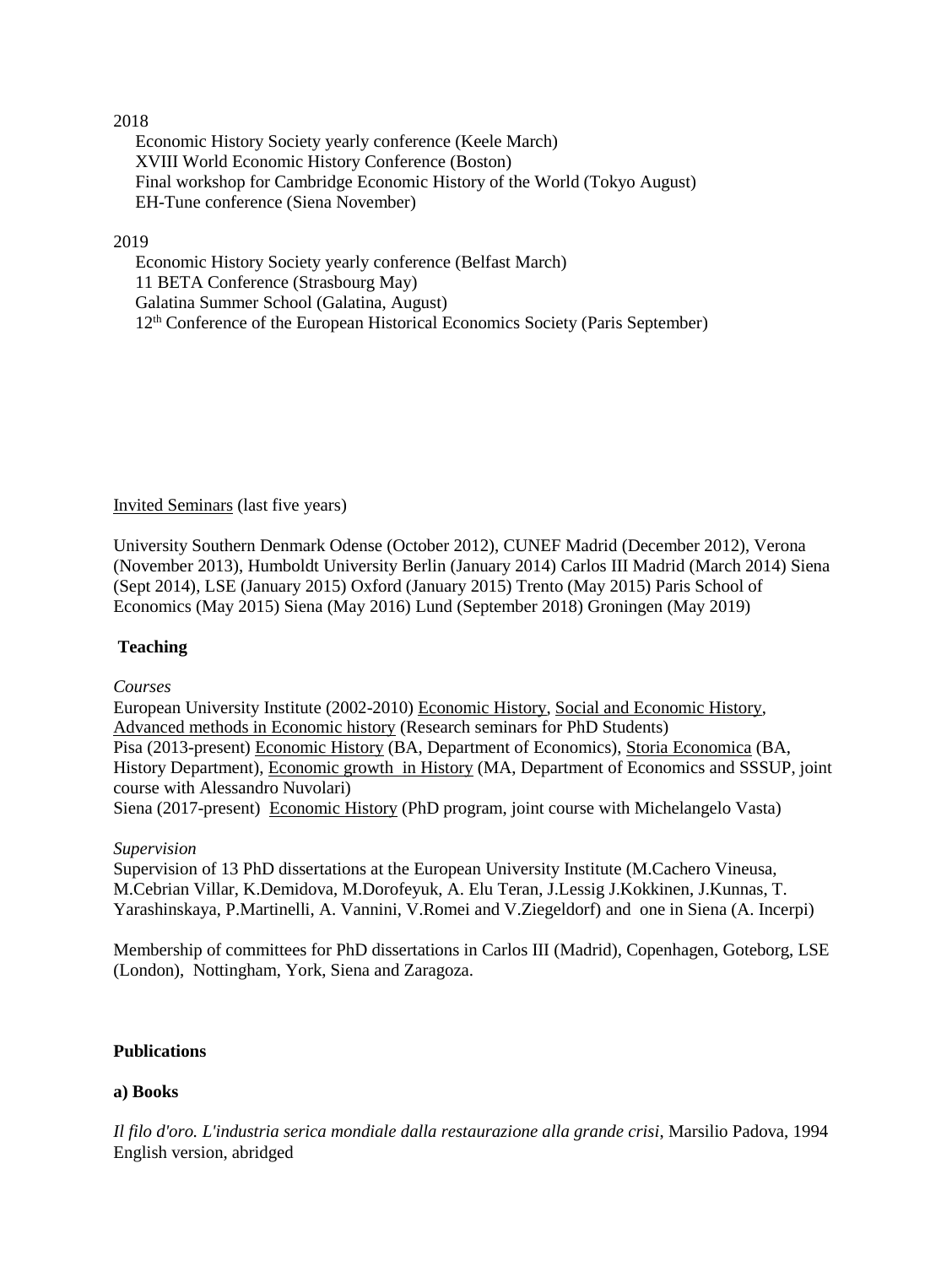*The economic development of Italy*, Cambridge University Press, Cambridge, 2001 [*with Jon Cohen*] [Italian translation as *Lo sviluppo economico italiano* Il Mulino, Bologna, 2001]

*Feeding the world: an economic history of world agriculture, 1800-2000*, Princeton, Princeton University Press 2005 [Chinese translation China Agricultural University Press, Bejing 2011] Italian version, abridged *Breve Storia dell'agricoltura*, Mulino Bologna 2009 [Spanish translation, *Breve historia economica de la agricultura*, Prensas Universitarias de Zaragoza 2011]

*Il commercio estero italiano 1861-1939*, Laterza: Bari,2012 [with S. Natoli, Giuseppe Tattara and M.Vasta]

# **b) Edited Books**

5

*The economic development of Italy since 1870*, E.Elgar, Aldershot, 1994

*European industrial policy. The twentieth century experience*, Oxford University Press, Oxford, 1999 [With James Foreman-Peck]

# **c) Articles in ISI journals**

'On the accuracy of foreign trade statistics (1909-35): Morgestern revised', *Explorations in Economic history* 28 , 1991 pp.259-273 [with Antonio Tena-Junguito]

'Size and strategy of Italian industrial enterprises (1907-1940): empirical evidence and some conjectures', *Industrial and corporate change*, 3, 1994 pp.491-512. [with Renato Giannetti and Pierangelo Toninelli]

[Reprinted in G.Dosi-F.Malerba (eds.) *Organization and strategy in the evolution of the enterprise,* Macmillan, Basingstoke and London, pp. 353-377]

'An econometric model of world silk production 1870-1914', *Explorations in economic history*, 33, 1996 pp.250-274

'Italy 1860-1940 : a little known success-story', *Economic history review*, 49, 1996, pp.764-786

'Was Italy a protectionist country?' *European review of economic history*, 2, 1998, pp.73-97 [with Antonio Tena]

'The world economy 0-2000 AD: a review article', *European Review of Economic history*, 6, 2002 pp.111-120

'Heights, calories and welfare: a new perspective on Italian industrialization, 1854-1913' in *Economics and human biology,* 1, 2003, pp.289-308

'Progress, decline, growth. Product and productivity in Italian agriculture 1000-2000', *Economic history review,* 57, 2004, pp. 437-464 [with Paolo Malanima]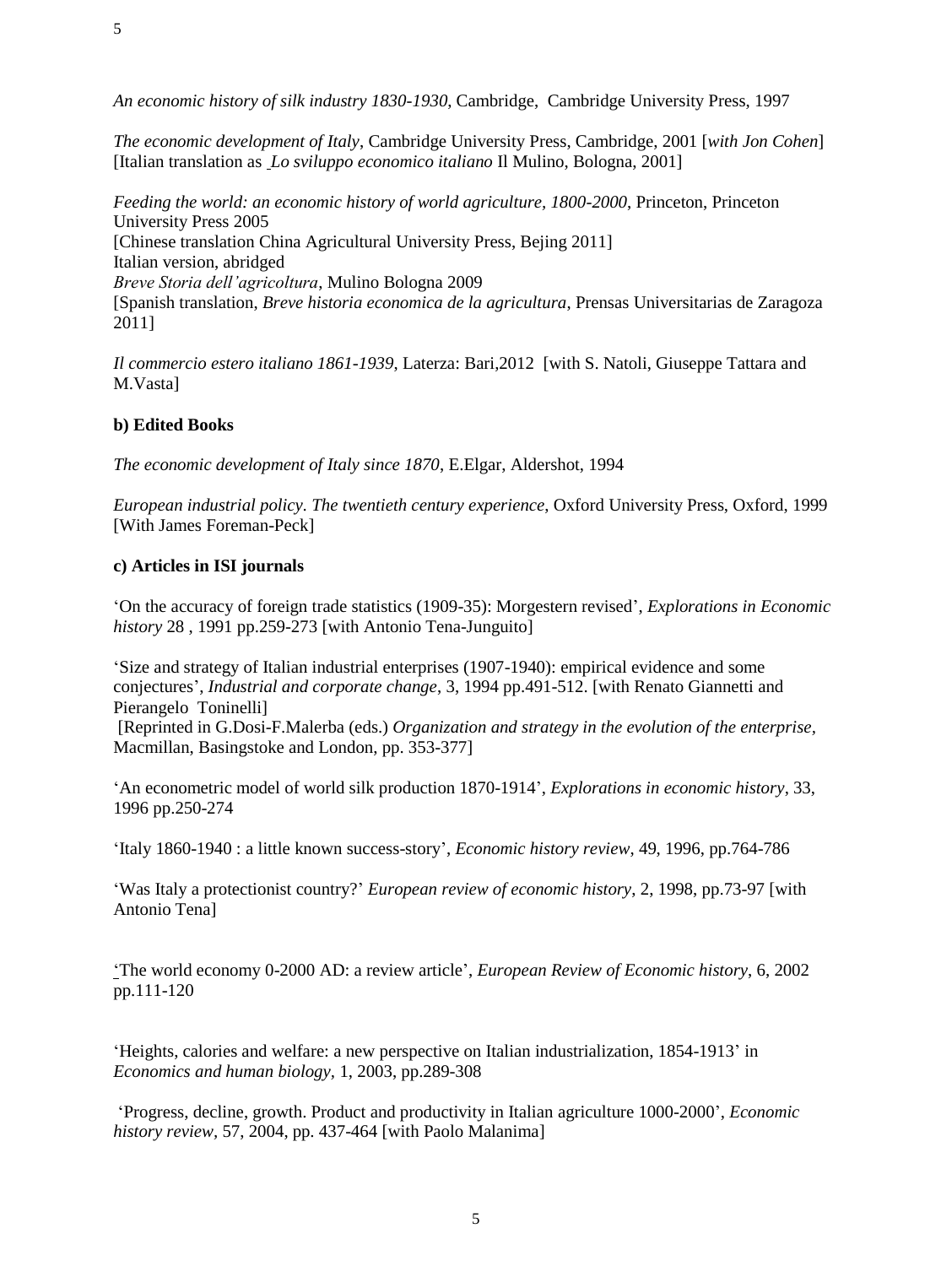'Not guilty? Agriculture in the 1920s and the Great Depression', *Journal of economic history,* 62, 2005, pp. 949-976

'The "real" puzzle of share-cropping: why is it disappearing?', *Continuity and change,* 21, 2006 pp. 261-285

'Market integration and market efficiency. The case of 19<sup>th</sup> century Italy', *Explorations in economic history*, 44, 2007 pp.293-316

'Market power on the colonial frontier? Evidence from São Paulo 1800-1840' *Revista de Historia Economica-Journal of Iberian and Latin American Economic History* 27, 2009, n.1 pp. 17-26 [with Ricardo Paixao]

'Was industrialization an escape from the commodity lottery? Evidence from Italy, 1861-1939\* *Explorations in economic history,* 47, 2010, pp. 228-243 [with Michelangelo Vasta]

'When did the European market integrate?' *European Review of Economic History,* 15, 2011, pp. 93- 126

'Warfare, Taxation, and Political Change: Evidence from the Italian Risorgimento', *Journal of Economic History* , 71, 2011 pp. 887-914 [With Mark Dincecco and Andrea Vindigni]

'How much do we know about market integration in Europe?' *Economic history review,* 65 2012 pp. 470-497

'The Corn Laws in continental perspective' *European Review of Economic History* 16, 2012 pp. 166- 187

"The Cost of Railroad Regulation: The Disintegration of American Agricultural Markets in the Interwar Period" *Economic history review*, 66, 2013. pp. 1017-1038 [with Paul Sharp]

"The ripples of the Industrial revolution: exports, economic growth and regional integration in Italy in the early nineteenth century" *European Review of Economic History* 18, 2014, pp.349-369 [with Antonio Tena-Junguito]

'Early globalizations: the integration of Asia in the world economy, 1800-1938' *Explorations in economic history* 57, 2015, pp. 1-18 [with David Chilosi]

'What do we really know about protection before the Great Depression: evidence from Italy' *Journal of Economic History* 75, 2015, pp.993-1029 [with Michelangelo Vasta]

'A tale of two globalizations: gains from trade and openness 1800-2010' *Review of World Economics* 153, 2017, pp.601-626 [with Antonio Tena-Junguito],

Lewis revisited: tropical polities competing on the world market 1830-1938', *Economic history review Economic history review* 70, 2017, pp.1244-1267 [with Antonio Tena-Junguito]

'American divergence. Lost decades and Emancipation collapse in Latin American and the Caribbean 1820-1870' *European Review of Economic History*, 22, 2018 pp.185-209 [with Antonio Tena-Junguito]

'The origins of the Italian regional divide: Evidence from Real Wages, 1861-1913' [with Alessandro Nuvolari and Michelangelo Vasta] *Journal of Economic History* 79 n.1 pp.63-98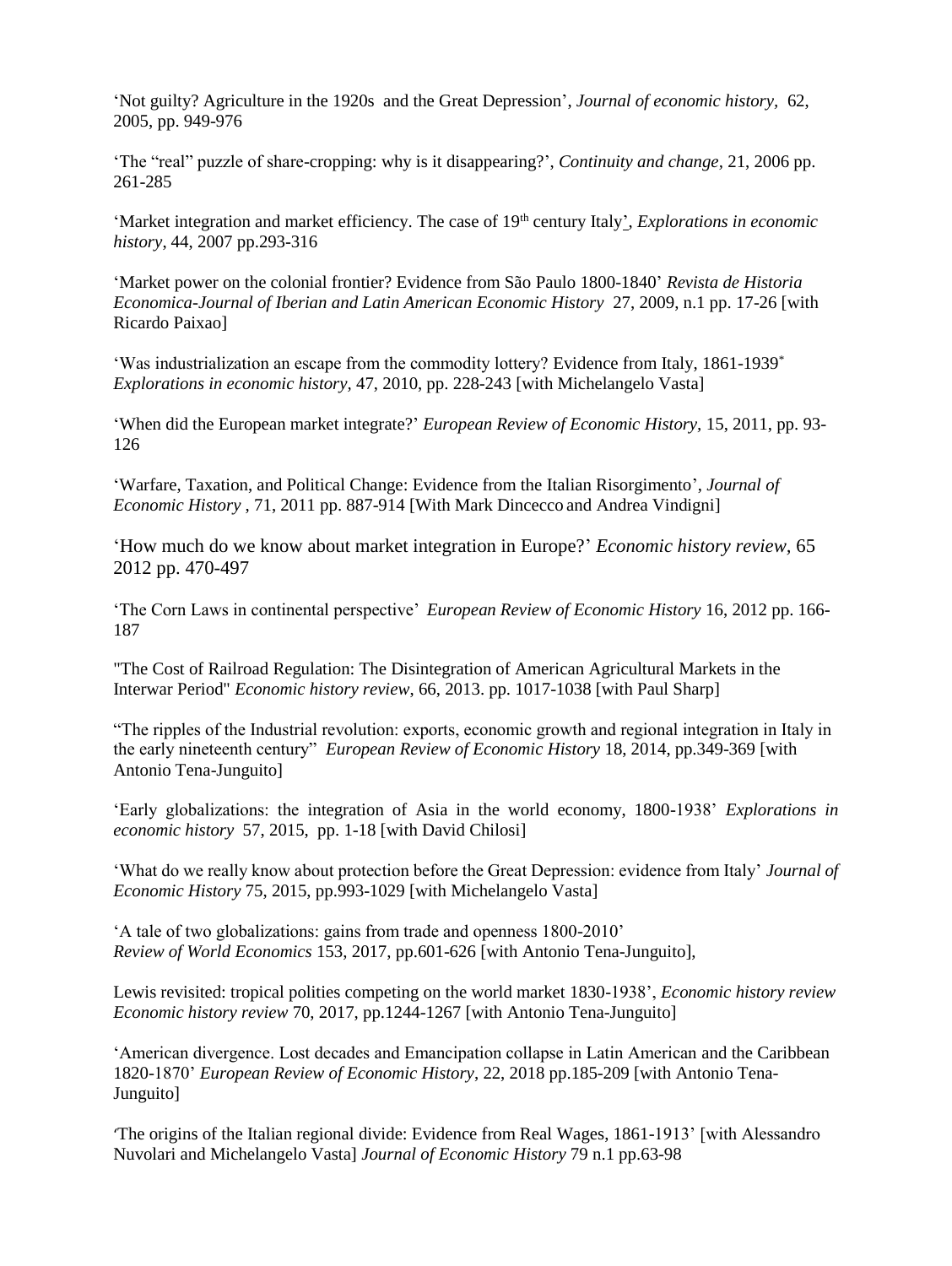'World trade, 1800-1938: a new synthesis' [with Antonio Tena-Junguito], *Revista de Historia Economica/Journal of Iberian and Latin Economic history* 37 n.1 pp.1-33

'The long-term evolution of Economic History evidence from the top five field journals (1927-2017)' [With Martina Cioni and Michelangelo Vasta] *Cliometrica* forthcoming

## **d) Articles in other Journals**

'Per una analisi del ruolo dell'agricoltura nello sviluppo economico italiano: note sull'esportazione di prodotti primari (1863-1913)', *Società e Storia*, 1979 pp.379-441

'Per una valutazione critica delle statistiche della produzione agricola italiana dopo l'Unità (1860- 1913)', *Società e Storia*, 1982 pp. 87-130

'Commercio dei cereali e dazio sul grano in Italia (1863-1913). Un' analisi quantitativa', *Nuova Rivista Storica* 58, 1984 pp. 46-108

'Azienda contadina e autoconsumo fra antropologia ed econometria: considerazioni metodologiche', *Rivista di storia economica*, n.s. 1, 1984 pp. 78-124

'Autoconsumo e mercantilizzazione: spunti per una discussione', *Società e Storia*, 1985 pp. 197-212

'Mercantilizzazione e sviluppo economico italiano (1861-1940)', *Rivista di storia economica*, n.s., 3, 1986 pp. 149-186

'Contadini e mercato: tattiche di sopravvivenza', *Società e Storia* 1987 pp. 877-913

'Per una storia dell'industria serica italiana' *Annali di Storia dell'impresa*, 4, 1988 pp. 112-130

'Commercio estero e "periferie". Il caso dei paesi mediterranei', *Meridiana* 1988 pp. 163-196

'Pluriattività e offerta di forza-lavoro contadina: un'analisi microeconomica', *Annali dell'Istituto A. Cervi* 11, 1989 pp. 87-100

'Il baco e la filanda. Il mercato dei bozzoli in Italia (secoli XIX-XX)', *Meridiana* 1992 pp. 183-222

'Una crisi annunciata: la gelsibachicoltura', in A.De Bernardi, P.P. D'Attorre (a cura di), *Il lungo addio. Modernizzazione e declino della società rurale italiana*, *Annali Feltrinelli* 28, 1993 pp. 325- 351

'Dalle carte Luzzatti: mediazioni di affari e strategie di lungo periodo nel settore serico', *Archivi ed imprese*, 9, 1994 pp. 46-57

'Politica industriale, stato e lobbies nello Stato liberale: un settore "perdente", l'industria serica', *Società e storia*, 1995 pp. 45-73

'Did trade policy foster Italian industrialisation? Evidences from effective protection rates, 1870- 1830', *Research in economic history*, 19, 1999 pp.111-130 [with Antonio Tena]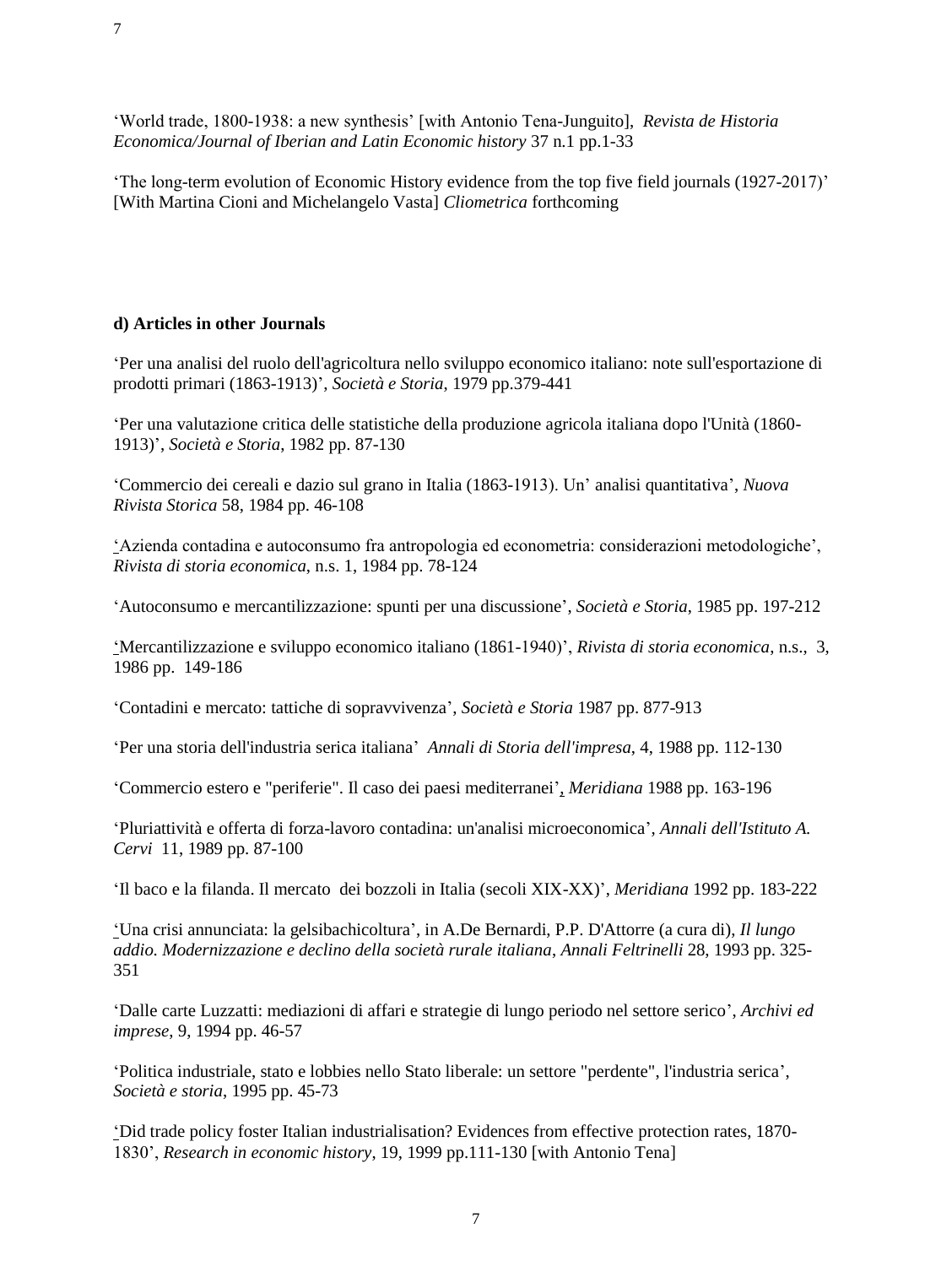'A social accounting matrix for Italy', 1911*, Rivista di Storia Economica*, n.s., 16, 2000 pp. 3-35 *[*with K.O'Rourke*]*

'Le nuove stime della produzione agricola italiana, 1860-1910: primi risultati ed implicazioni', *Rivista di Storia economica*, n.s.19, 2003 pp. 359-381

 $'A$  capital intensive innovation in a capital-scarce world: steam-threshing in 19<sup>th</sup> century Italy', *Advances in agricultural economic history*, 2, 2003 pp. 75-114

'The growth of world agricultural production, 1800-1938', *Research in economic history*, 22, 2004, pp.125-181

'Seta, agricoltura e sviluppo economico in Italia', *Rivista di Storia Economica,* 21, 2005 pp. 118-148

'Ma l'agricoltura meridionale era davvero arretrata?' *Rivista di Politica Economica*, 97, 2007, pp. 317-340

'The Holy Grail of Economic History: long-run economic growth and the industrial revolution in Britain' *Rivista di Storia Economica*, n.1 (2016) pp. 119-132

#### **e) Chapters in Books and Conference Proceedings**

'Sviluppo delle esportazioni e distribuzione del reddito:il caso dell'industria marmifera apuana (1896- 1914)', in Aa.Vv., *Produzione e mercato del marmo dal passato ad oggi*, Pacini Pisa, 1980 pp.41-63

'La domanda siderurgica negli anni Trenta', in Aa.Vv., *Acciaio per l'industrializzazione*, Einaudi Torino, 1982 pp.370-412

'Sviluppo industriale, mobilità della popolazione e mercato della forza-lavoro in Italia. Una analisi macroeconomica', in Società Italiana di Demografia Storica (S.I.DE.S.), *L'evoluzione demografica dell'Italia nel secolo XIX: continuità e mutamenti (1796-1914)*, CLUEB Bologna 1985, pp. 447-496

'Una prima stima dell'autoconsumo sulla base dei bilanci familiari, 1850-1914', in Aa. Vv. *Mercati e consumi. Organizzazione e qualificazione del commercio in Italia dal XII al XX secolo* (Atti del I° Convegno di storia del commercio in Italia, Reggio Emilia-Modena 6-9- VI 1984) Bologna, 1986 pp. 751-769

'Italy' in G.Toniolo and R.Sylla (eds.) *Patterns of European industrialization: rethinking Gerschenkron 's hypothesis* Routledge and Kegan Paul, London, 1991 pp. 197-217 [with Gianni Toniolo]

'Household budgets as a source for the study of rural economy: commercialization and peasants' behaviour (Italy 1860-1940)' in T. Pierenkemper (ed) *Zür Ökonomik des privaten haushalt*, Campus Verlag Dusseldorf, 1991, pp.182-197

'Il Valore Aggiunto dell'agricoltura', in G.Rey (a cura di), *I conti economici dell'Italia. 3 Una stima del valore aggiunto per rami di attività per il 1911*, Collana storica della Banca d'Italia. Serie Statistiche vol. I tomo 2, Bari Laterza, 1992 pp. 3-103

'El comercio exterior de los paisos mediterraneos en el siglo XIX' in L.Prados de la Escosura-V.Zamagni (eds) *El desarrollo económico de la Europa del Sur: España e Italia en perspectiva histórica*, Alianza Editorial, Madrid, 1992 pp.269-292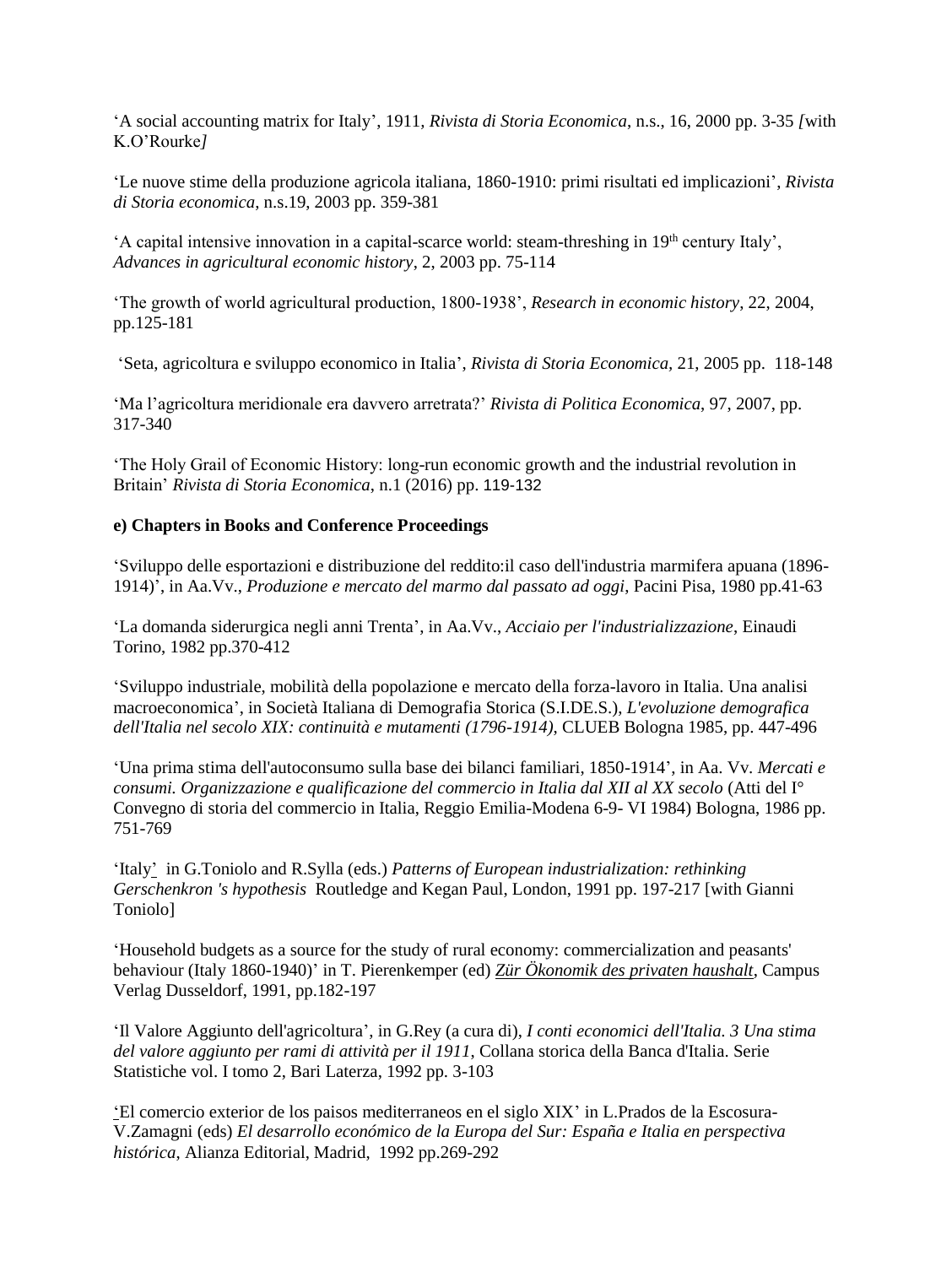'La storiografia sullo sviluppo economico italiano negli ultimi venti anni' in *La storiografia sull'Italia contemporanea. Atti del convegno di studi in memoria di Giorgio Candeloro* (Pisa 9-10 novembre 1989), Pisa Giardini, 1992 pp. 209-240 [traduzione spagnola in "Revista de historia economica" X n.1 (1992)]

'La tessitura italiana ed il mercato mondiale', in I.Granata-A.Scalpelli (a cura di), *Setaioli e contadini. Movimento operaio e industrializzazione a Como dall'Unità al fascismo,* Milano F. Angeli, 1992, pp.27-62

'Oltre frontiera: l'agricoltura italiana ed il mercato internazionale fra Otto e Novecento', P. Bevilacqua (a cura di) *Storia dell'agricoltura italiana in età contemporanea*, vol. 3°, Padova Marsilio, 1992, pp. 189-222

'The world silk trade: a long period overview', in Aa.Vv. *La seta in Europa secc. XIII-XX*, [Atti della XXIV settimana di studi dell'Istituto Datini], Firenze, Le Monnier 1992 pp.683-698 [with Luciano Cafagna]

'Introduction' in Giovanni Federico (ed) *The economic development of Italy since 1870,* E.Elgar, Aldershot, 1994 pp. XI-XLIII

'Agricoltura e sviluppo (1820-1950): verso una reinterpretazione?' in P.L. Ciocca (a cura di) *Il progresso economico dell'Italia*, Bologna Il Mulino, 1994 pp.81-107

'Introduction' in G.Federico, J.Ljungberg, K.G. Persson and L.Schon (eds) *Integration of commodity markets in history*, Proceedings of the B4 session of the XII International economic history congress, Madrid August 1998 *[with J.Ljungberg, K.G. Persson e L.Schon]*

'Italy's late and unprofitable forays into Empire', in P.O'Brien-L.Prados de la Escosura (eds.), *The costs and benefits of European imperialism from the conquest of Ceuta, 1415, to the treaty of Lusaka, 1974*, Special issue of the *Revista de Historia economica*, 16, 1998: 377-402

'Harmful or irrelevant? Italian industrial policy, 1945-1973' in T.Kikkawa –T.Hikino (eds) *Policies for competitiveness*, Oxford University Press, Oxford, 1999 pp.309-335

'Industrial policies in Europe: introduction' in Giovanni Federico and James Foreman-Peck (ed) *European industrial policy. The twentieth century experience*, Oxford University Press, Oxford, 1999 pp.1-16

'Italy: stalling and surpassing', in Giovanni Federico and James Foreman-Peck (ed) *European industrial policy. The twentieth century experience*, Oxford University Press, Oxford, 1999 pp.124- 151 [with Renato Giannetti]

[Italian version published in F. Amatori, D. Bigazzi, R. Giannetti and L. Segreto, eds., *Storia d'Italia Einaudi Annali 15 L'industria*, Torino 2005 pp. 1127-1162]

*'*European industrial policies: an overview', in Giovanni Federico and James Foreman-Peck (ed) *European industrial policy. The twentieth century experience*, Oxford University Press, Oxford, 1999 pp.124-151 pp.426-460 [with James Foreman-Peck]

'Much ado about nothing? The Italian trade policy in the 19<sup>th</sup> century' in J.Williamson-S.Pamuk (eds) *The Mediterranean response to globalisation before 1950,* Routledge London, 2000 pp.269-296 *[*with K.O'Rourke*]*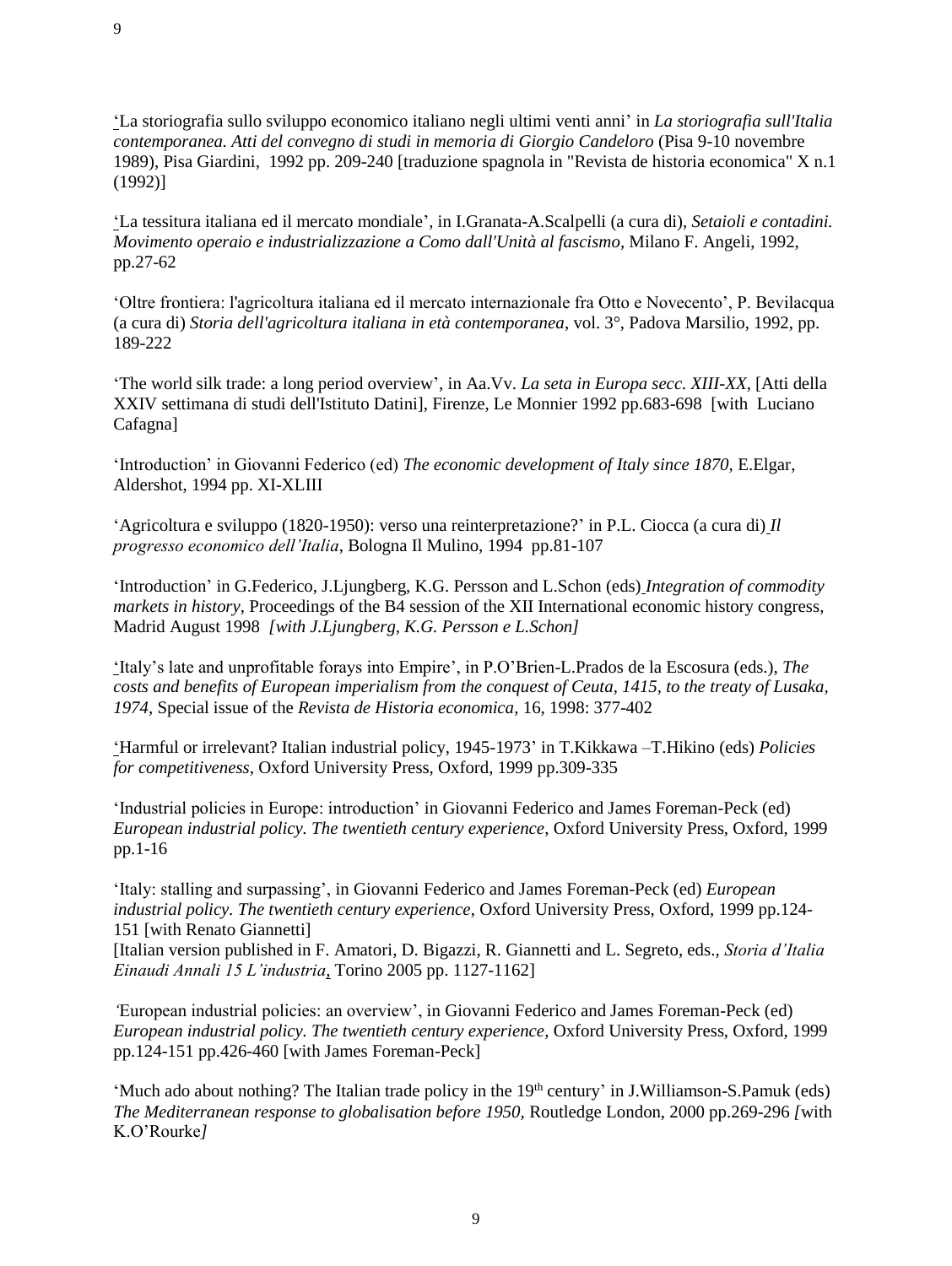'Una stima del valore aggiunto in agricoltura', in G.M. Rey (a cura di), *I conti economici dell'Italia. 3.2 Il valore aggiunto per il 1891, 1938 e 1951*, Bari Laterza, 2000 pp.3-112

'The silk industry: a historical perspective' in Andrea Boltho, Alessandro Vercelli and Hiroshi Yoshikawa (eds.) *Comparing economic systems : Italy and Japan*, Palgrave, Basingstoke and New York, 2001 pp.221-240 [with Kanij Ishii]

'Protezione e sviluppo economico italiano. Molto rumore per nulla?' In L.Cafagna e N. Crepax (a cura di) *Cattaneo e le forme dello sviluppo nell'Italia contemporanea*, Mulino, Bologna, 2001 pp.243-281

'L'agricoltura italiana: successo o fallimento?' In Pierluigi Ciocca e Gianni Toniolo (a cura di) *Storia economica d'Italia 3 Industrie, mercati istituzioni.1 Le strutture dell'economia*, Laterza Bari 2003 pp.71-98

'La struttura industriale (1911-1996)' inRenato Giannetti-Michelangelo Vasta (a cura di) *L'impresa italiana nel Novecento* Bologna:Il Mulino 2003 pp.41-88 [English edition *Evolution of Italian enterprises in the 20th century* Physica Verlag. Heidelberg 2006 pp.15-47]

'Le strategie delle imprese dall'Unità al 1973' in Renato Giannetti-Michelangelo Vasta (a cura di) *L'impresa italiana nel Novecento* Bologna:Mulino 2003 pp.299-370 [*with Pierangelo Toninelli*] [English edition *Evolution of Italian enterprises in the 20th century* Physica Verlag. Heidelberg 2006 pp.191-237]

'Protection and Italian economic development: much ado about nothing?' in Jean-Pierre Dormois and Pedro Lains (editors), *Classical trade protectionism 1815-1914,* Routledge: London and New York, 2009 pp. 193-218

'Market integration and convergence in the world wheat market, 1800-2000' in Tim Hatton, Kevin O'Rourke, Alan M. Taylor (eds) *The new comparative economic history: essays in honour of J.Williamson,* Cambridge (Mass.) MIT Press, 2007 pp.87-114 [with Gunnar Persson]

'Italy 1861-1940' in Pedro Lains and Vincente Pinilla (eds) *Agriculture and Economic Development in Europe since 1870*, Routledge: London and New York, 2009 pp.234-254

'Was the CAP the worst agricultural policy of the  $20<sup>th</sup>$  century?' In Kiran Patel (ed.) *Fertile Ground for Europe? The History of European Integration and the Common Agricultural Policy since 1945,* Baden-Baden Nomos 2009 pp. 257-271

'Always on the brink: Italy, 1861-1914' in J.L Cardoso and P.Lains (eds) *Paying for the Liberal State: The Rise of Public Finance in Nineteenth Century Europe*, Cambridge: Cambridge University Press, 2009 pp.186-213

'Sectoral developments 1870-1914' in Stephen Broadberry and Kevin O'Rourke (eds) *The Cambridge Economic History of Modern Europe vol. II: 1870 to the present*, Cambridge: Cambridge University Press, 2010 pp.59-83 [with Stephen Broadberry and Alexandr Klein]

'Italian agriculture 1861-1940: a regional perspective' in M.Olsson and P.Svensson (eds) *Production and productivity in European agriculture* Turnhout: Brepols, 2011 pp.285-307

'Natura non fecit saltus: the 1930s as the discontinuity in the history of European agriculture' in Brassley Paul, Yves Yves Segers and Leen van Molle (eds.) *War, agriculture and food: rural Europe from the 1930s to the 1950s,* London and New York: Routledge 2012 pp.15-32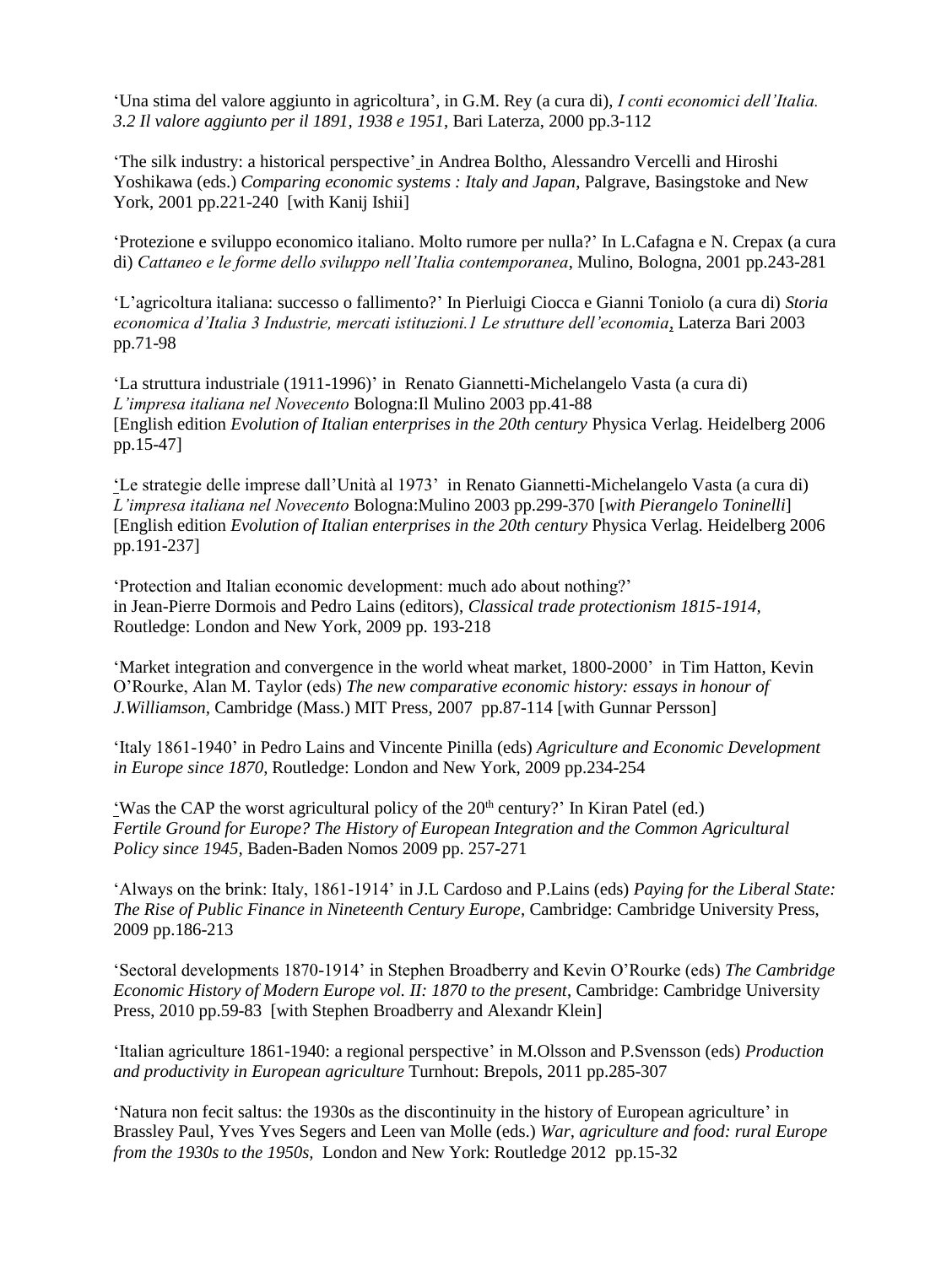'Comparative advantages: a long run perspective' in G.Toniolo (ed.) *Handbook of Italian economic history*, New York and Oxford: Oxford University Press, 2013 pp. 327-350 [with Nikolaus Wolf]

'Growth specialization and organization of world agriculture' Larry Neal and Jeffrey G. Williamson (eds) *The Cambridge History of capitalism* vol II *The spread of capitalism: from 1848 to present* Cambridge: Cambrigde University Press 2014 pp.47-81

'Italy before 1938' in Kym Anderson and Vincente Pinilla (eds.) *Wine globalization: a new comparative history* New York: Cambridge University Press, 2018 pp.130-152 [with Pablo Martinelli Lasheras]

#### **f) Chapters in Textbooks and Encylopedias**

'Lo sviluppo economico italiano', in *Storia della società italiana vol. 17 Le strutture e le classi nell'Italia Unita*, Teti Milano, 1987 pp. 13-70 [with Marco Chesi]

'I fattori della distribuzione', in Aa.Vv. *Storia dell'economia italiana Einaudi,* Torino, 1991 vol. III pp.181-200

'Crescita e trasformazione delle economie', in P.A. Toninelli (a cura di) *La crescita economica moderna,* Marsilio Padova, 1997 pp. 55-71

'Commercio e mercati', in P.A. Toninelli (a cura di) *La crescita economica moderna,* Marsilio Padova, 1997 pp.346-379

'Agricoltura e crescita economica', in P.A. Toninelli (a cura di) *La crescita economica moderna*, Marsilio Padova, 1997 pp. 380-403

'Commercio' in M.Firpo, N.Tranfaglia, P.G. Zunino (a cura di), *Guida all'Italia contemporanea*, vol. 1 *Risorse e strutture economiche*, Garzanti Milano, 1998 pp. 424-470

'Moneta, prezzi e potere d'acquisto', in M.Firpo, N.Tranfaglia, P.G. Zunino (a cura di), *Guida all'Italia contemporanea*, vol. 1 *Risorse e strutture economiche,* Garzanti Milano, 1998 pp.587-610

Entries 'Jacquard, Joseph-Marie', 'Landlordism', 'Sericulture: technical change', 'Silk industry: industrial organisation and the state', 'Silk industry: technological change', 'Silk industry: historical overview', 'Swidden agriculture' in J.Mokyr (ed) *The Oxford Encyclopedia of Economic History*, Oxford University Press: Oxford and New York, 2003

Entries 'Protectionism' and 'Commercial Policy' in John Merriman and Jay Winter (eds.) *Europe 1789-1914* Detroit: Scribner 2006

Entry 'Agriculture' in *Oxford Encyclopaedia of the Modern World* (Peter Stearns ed.) Oxford: Oxford University Press 2008

Entry 'Silk' in Akira Irive and Pierre-Yves Saunier (ed) *Palgrave dictionary of Transnational history*, Palgrave Macmillan Basingstoke 2009

'Agriculture' in Robert Whaples and Randall Parker (eds.) *Routledge handbook of economic history*, Routledge London and New York: Routledge 2013 pp. 156-166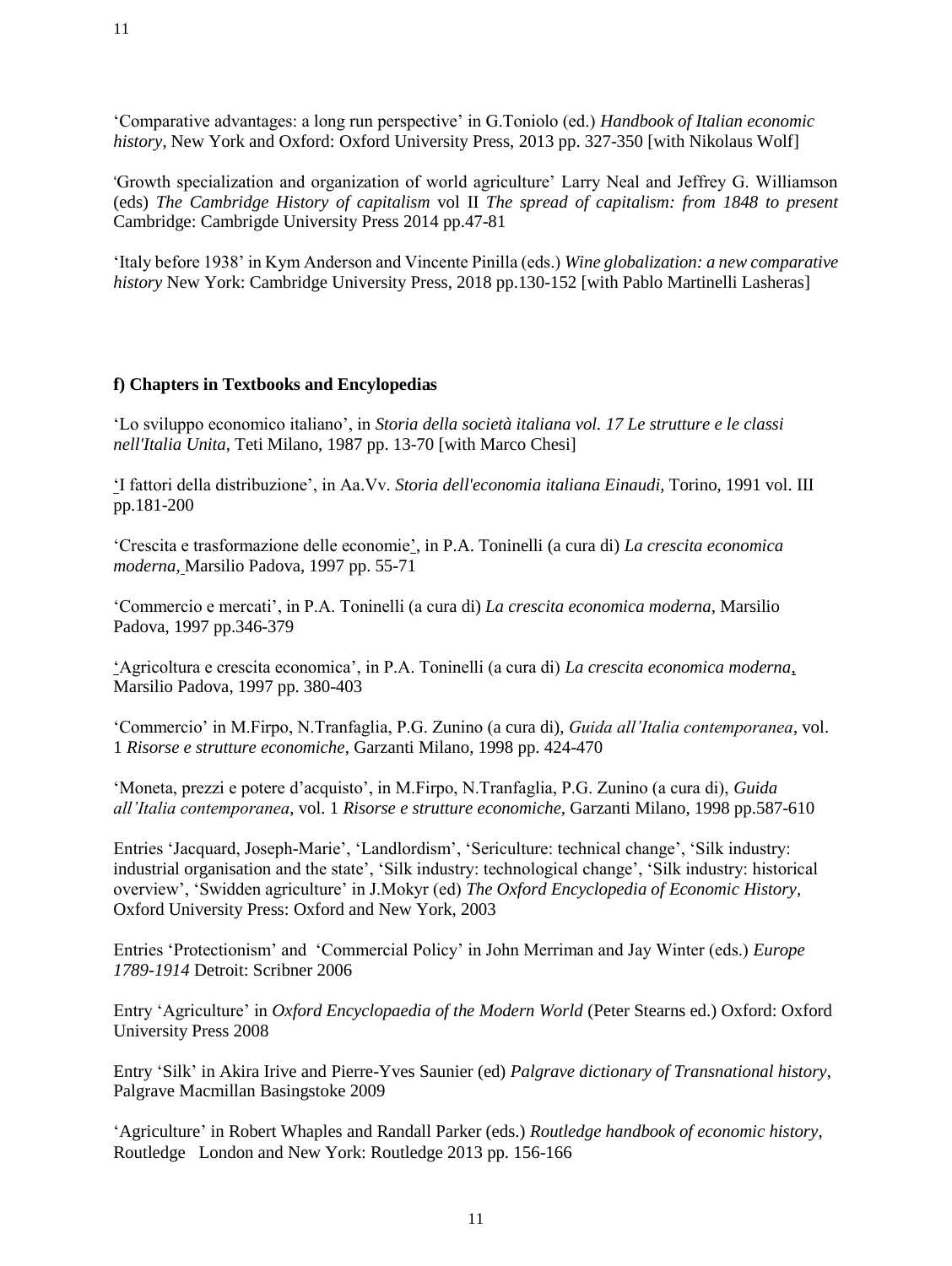'The economic history of agriculture since 1800' in *The Cambridge world history Volume VII. Production, destruction, and connection, 1750–present. Part 1: structures, spaces, and boundary making.* John R. McNeill and Kenneth Pomeranz eds. Cambridge Cambridge University Press 2015 pp. 83-105

'Market integration from measurement to economic analysis: a survey of the recent literature' in Claude Diebolt and Mike Haupert (eds.) *Handbook of cliometrics* 2<sup>nd</sup> editions, Springer (forthcoming)

'Trade and structural change over two centuries' [with Antonio Tena-Junguito] in Celestin Monga and Yustin Li-Fu (eds) *Oxford handbook of structural transformation* Oxford: Oxford University Press pp.175-190

#### **g) Comments, Discussions, Miscellaneous**

'Di un nuovo modello dell'industrializzazione italiana', *Società e Storia,* 1980, pp. 433-455

'Ancora su Contadini e mercato: una replica' *Società e storia*, 1988, pp. 409-12

'Un'industria outward-looking:il setificio' in *L'industria italiana sul mercato mondiale*, [Atti del seminario 3 marzo 1992] Archivio storico FIAT, Torino, 1993 pp. 25-36

'Riflessioni su mercato e sviluppo economico nell'Italia Unita', in *Ricerche di Storia Moderna IV in onore di M.Mirri*, Pacini Pisa, 1995 pp. 413-423

'Seda: un producto mediterraneo', in J. Morilla Critz (ed.) *California y Mediterraneo*, Ministerio de Agricultura, Pesca y Alimentacion, Madrid, 1995 pp. 321-333

'La agricultura Mediterranea y la globalizaciòn en el siglo XIX' in J.Morilla Critz, J.Gòmez-Pantoja e Patrice Cressier (eds), *Impactos exteriores sobre el mundo rural mediterraneo*, Ministerio de Agricultura Pesca y Alimentacion Madrid, 1998 pp.375-387

'Su "World of possibilities"', in *Quaderni Storici*, 34, 1999 pp.819-824

'Commento', in *Un dibattito su Endless novelty*, *Annali di storia dell'impresa*, 10, 1999, pp. 289-292

'L'economia della Restaurazione', *Contemporanea* 4, 2001 pp.541-545

'La globalizzazione in prospettiva storica' in Andrea Addobbati (a cura di) *Islam e Occidente: la storia e il mondo che cambia* Edizioni Plus, Pisa, 2003 pp.117-126

'Livorno, la Toscana e lo sviluppo economico italiano' in D. Pesciatini (a cura di) *Livorno dal Medioevo all'età contemporanea*, Livorno:Banco di Sardegna, 2003 pp.94-101

'A proposito di Stefano Fenoaltea' *Rivista di Storia Economica*, n.s. 22, 2006 pp.344-351

'Comment: any lesson from the history of first globalization?' in Pompeo della Posta, Milica Uvalic and Amy Verdun (eds) *Globalization, development and integration. A European perspective* Palgrave 2009 pp. 96-101

#### **h) Unpublished**